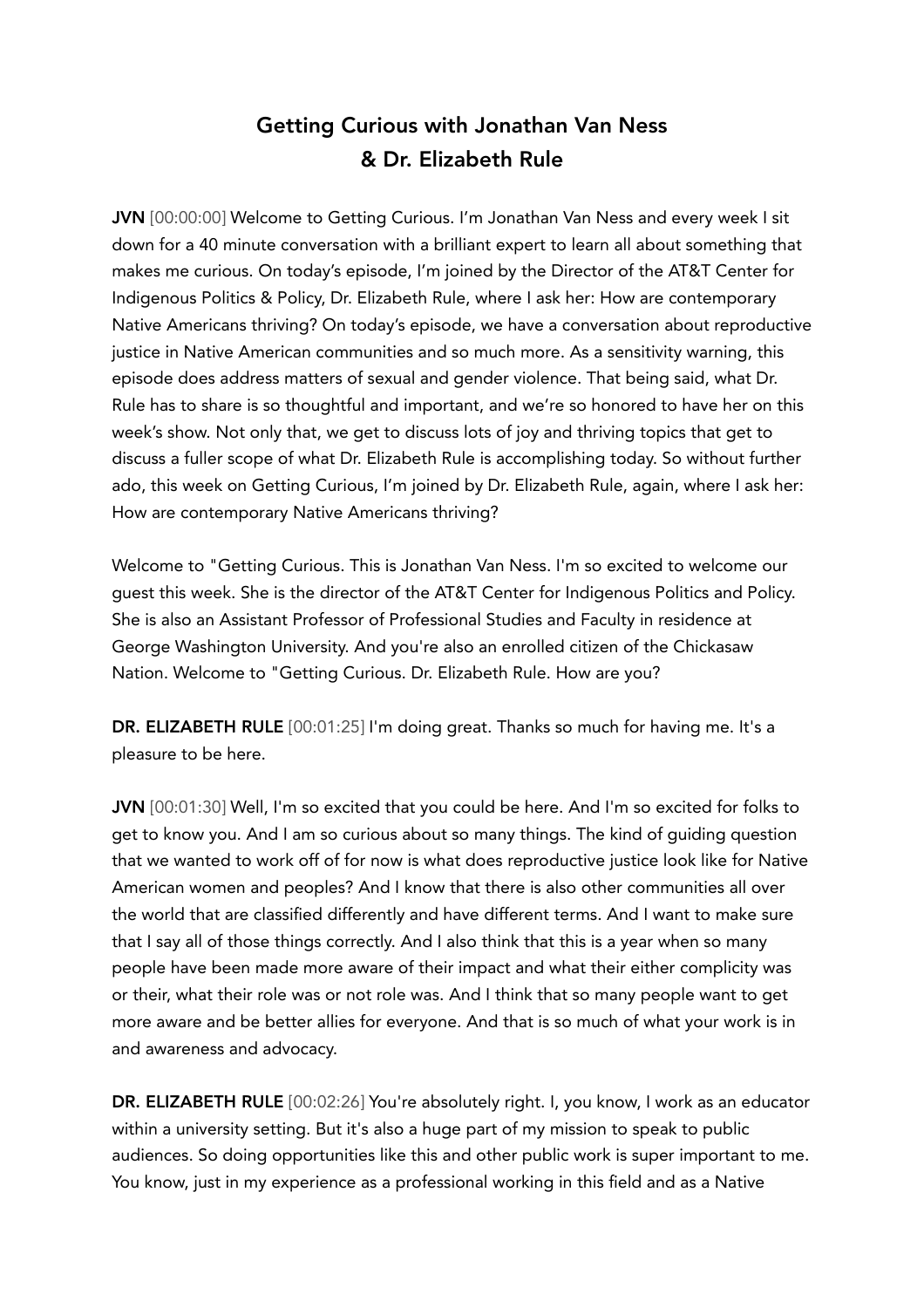woman, you know, you mentioned I'm a, I'm a citizen of the Chickasaw Nation. One of the things that I have seen in my own experience is that there's just this fundamental misunderstanding about who Native people are in the United States, how we exist, what we look like, where we live, our rights, our cultures, everything. And those myths are not accidental, right? They're perpetuated by popular culture.

I live and work in Washington, D.C., so we have, you know, the Washington football team name that we see all the time, sports mascots, movies. So we have these representations that portray Native people, you know, first of all, as a monolith. Right? As, as one singular type of person, that looks a particular way with this stereotypical, you know, high cheekbones, you know, strong nose, black straight hair and long braids, you know, running around on the plains or on the back of a horse in a loincloth or buckskin. And that's just not the reality. Right? Native people are contemporary, modern people. We have strong ties to the past. We have strong ties to our culture, our ancestors. But we also very much live in the present moment. And, you know, we're proud to be here. We're proud that we have survived so many attempts to do exactly that, erase us, eradicate us. But we're here as people and our cultures are here as people and our traditions are here as people.

JVN [00:04:25] And I think, I mean, I just obviously being a white person just will never know what it's like to be a Native American person or a person from a culture. What, being a young person growing up here, what? Does, what is, like, the process of, what is that pain body and grieving process? What is that?

DR. ELIZABETH RULE [00:04:50] So, right. I mean, it's, it's very complicated. One of the things that affects contemporary Native people is historical trauma. So we have these federal policies dating back to the 1800s that focused on removing children from their homes, removing children from their communities and placing them into institutionalized schools for the purpose, literally, of separating them from their tribal identity, from their culture, from their language, from their spirituality, their traditional practices. And so we as, you know, contemporary people today deal with that historical trauma that, you know, maybe our grandparents experienced or our elders experienced folks in our communities experience. And that's just one example of, of many different types of efforts.

Again, to, you know, really wipe Native people as political entities and as cultural groups out. Right? And assimilate us into this mainstream. So it's something that we grapple with. Right? That pain and suffering and the legacies of, of this. You know, unfortunately, Native communities have very high rates of things like suicide, substance abuse, depression, but also it's really critical to not just focus on that, exclusively, and to celebrate, like I said, our resilience as a people. And so, you know, it's, it's an interesting process of being sure to balance both of those.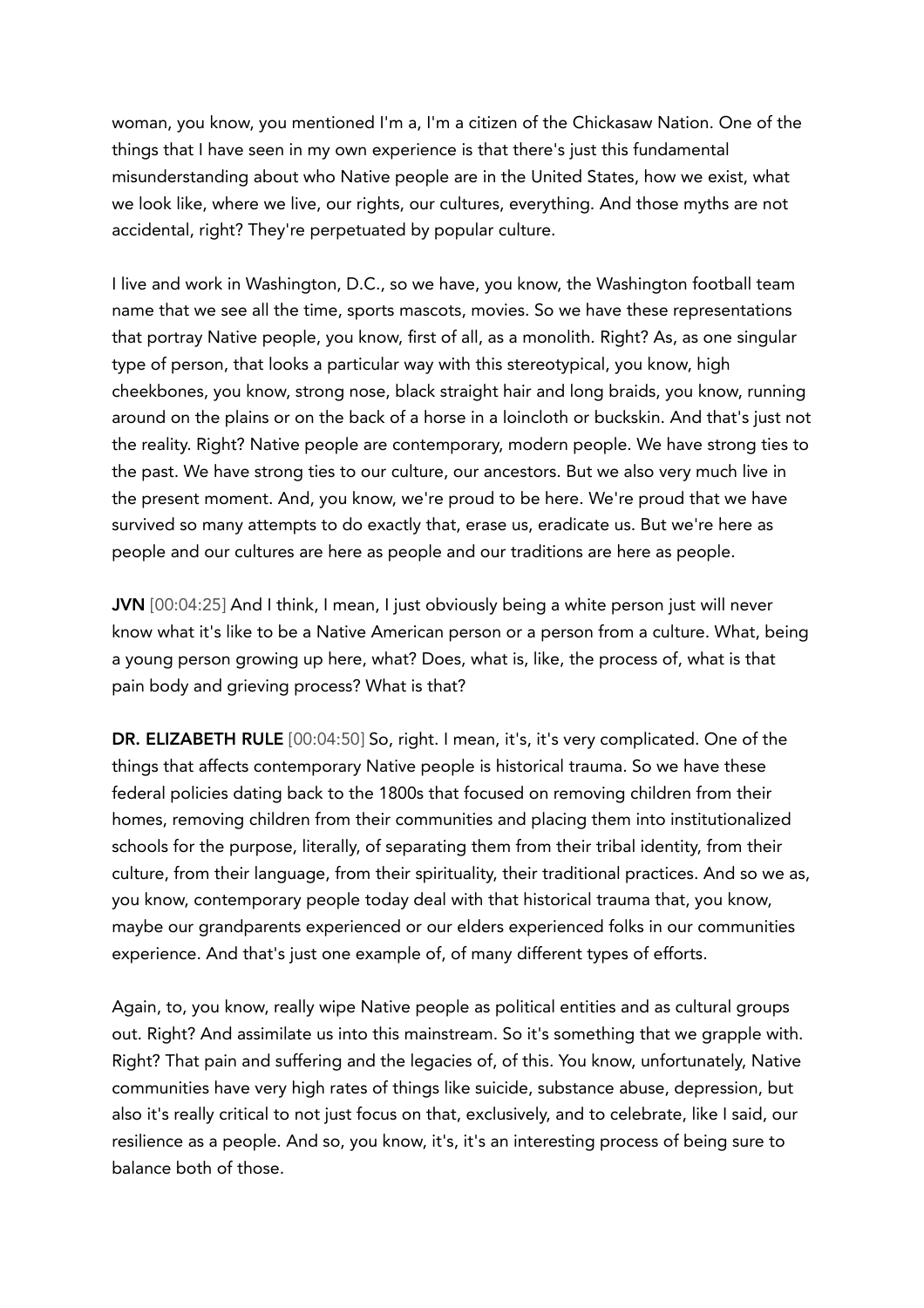JVN [00:06:22] I wrote in my book this thing about how, like, some of my most exciting memories live next to some of my deepest, darkest, saddest traumas and also let me just back up a second. Let's talk about terms for just two seconds. Native American people-.

### DR. ELIZABETH RULE [00:06:37] Yes.

JVN [00:06:38] Is how I talk about people that were like in, like in tribes that are from Native Amer-, or from like from America before. Yeah. But then in Canada, those communities are called?

DR. ELIZABETH RULE [00:06:48] First Nations.

JVN [00:06:49] First Nations. Yes. And then there's, there's probably, like, other communities, like, that in, like, all over the world that have dealt with, like, literally colonization of, like, where they were and, like, dealt with this sort of thing that have different terms.

DR. ELIZABETH RULE [00:07:01] Yep. Like Aborigines. Aboriginals. Yeah, exactly.

JVN [00:07:05] I remember once saying to my dad, like, the thing that makes America great, because my dad has struggled with Trump support in years past, is the thing that makes America great is that you can say the truths in which have happened here, and you don't necessarily, you know, more times than not you don't go to jail. And at the end of the day, this is a country that was founded on stolen land and folks were killed and there was a genocide. And that happened here. And we don't really talk about that. And I think there's a lot of white fragility and a lot of white shame but I do think that, I think that people want to be able to be more aware of how they can create space for healing.

DR. ELIZABETH RULE [00:07:45] Yeah.

JVN [00:07:46] For Native American people. And so that there could be more ja-, joy and celebration, so from what you see in your work, like how can people be better allies and create more space for healing and awareness? Not to make themselves feel better, but like literally to help, like, Native American people, like, thrive and connect and live their best lives?

DR. ELIZABETH RULE [00:08:04] There's so much room for that. And you're absolutely right on by saying, you know, that it's no one's individual fault that we have, you know, this onslaught of mis-messaging about indigenous people. But it is our responsibility, and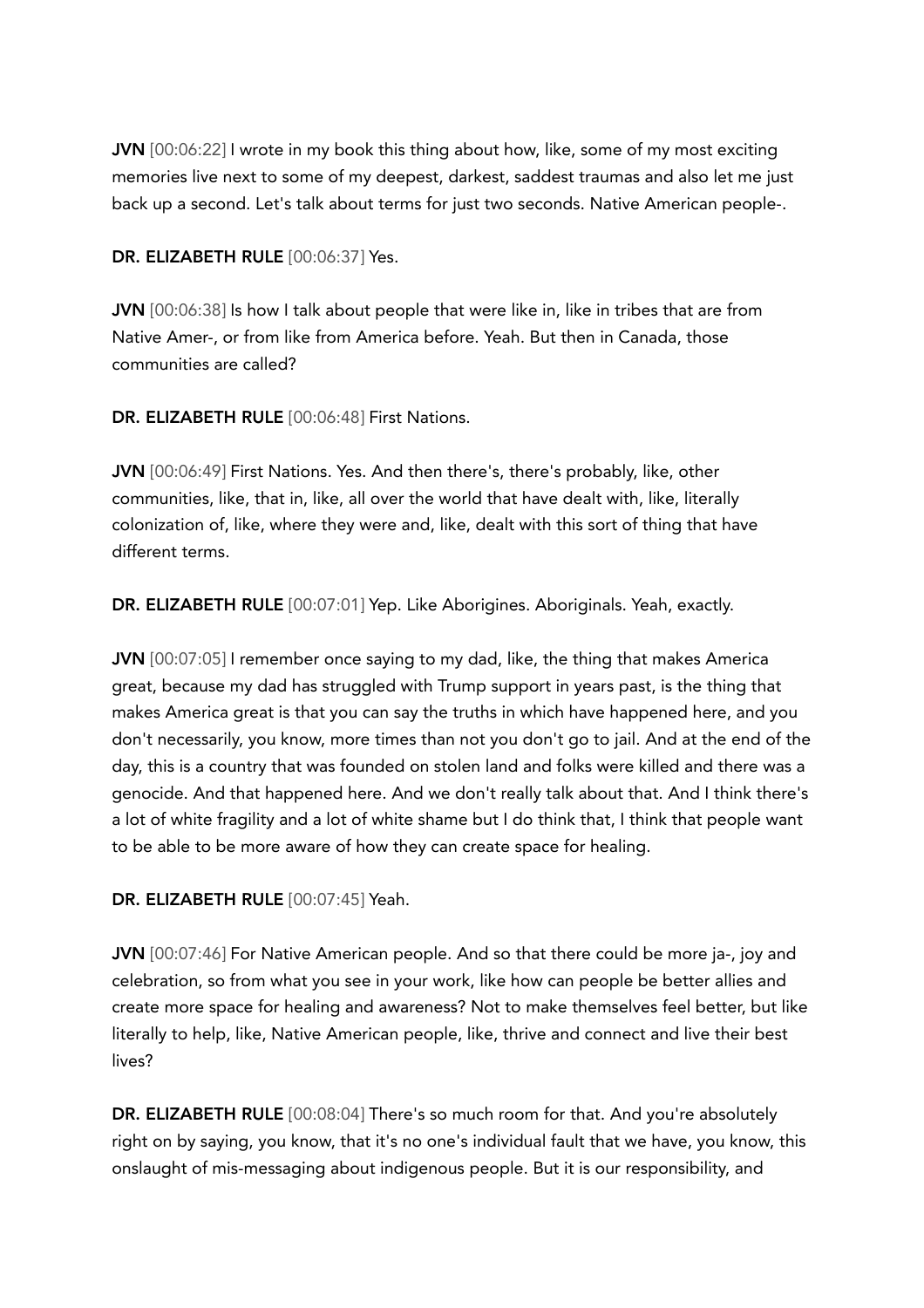especially in the present moment where there's so much enthusiasm around things like allyship to become educated and, you know, become allies and an advocate for Native people. So, you know, some of the easiest steps that a non-Native person can take to be an ally would, first of all, just to become educated. Right? There's so many wonderful materials, you know, for every piece of misinformation out there, there are also really fabulous Native scholars, Native journalists, you know, activists writing, you know, speaking, doing videos, content about, you know, our present struggles, about our history, about our culture. So there's so many resources out there that one can even just find online. Right? Follow a Native journalist, follow a Native news source, pick up a Native author's book. You know, so, so that's the first way.

And then I also work a lot in policy and advocacy around violence against Native women. So another way that non-Native folks can support indigenous communities is to follow, you know, what's happening in Congress. What are these legislative developments? And ultimately, at the end of the day, supporting tribal sovereignty is really critical. There are almost 600 individual distinct American Indian Tribal Nations in the United States right now. And again, that, first of all, blows the minds of people that think that Native folks are just one type of person. Right? We have almost 600, you know, distinct political entities, governments, languages, religions. You know, the full spectrum of diversity.

And because we have that diversity, it's really hard to say that there's one particular action. Right? Or one particular solution to the type of blanket problems that we face as Native people. But what everyone can do to be an ally to Native people is to support tribal sovereignty. And what that means is that it, it supports Native people and Tribal Nations to be able to self govern. Right? And to address the local issues on the ground that that community is facing in a way that they deem most appropriate for them. Right? The issues faced by, you know, Native youth in Alaska are totally different than Native youth in Florida. Right? And in California versus New York. Right? And so, again, we just really need to be supported as tribes to govern ourselves, as people based on the local needs on the ground.

JVN [00:11:06] That is such an important thing to think about, and I think that so many people that live in the United States just don't even think of the fact that there is active, living, breathing tribes that were, I'm pretty sure, like, probably, I'm guessing here, guaranteed sovereignty by the governments, probably infringed upon and encroached upon all the time, which is, I'm sure, where a lot of these higher instances of depression and all, like, all of it, are, which common thread here we're learning about America in 2020 is that like wowsers, like, the fuckin' injustice, like we've got to bridge, everyone is just, like, waking up.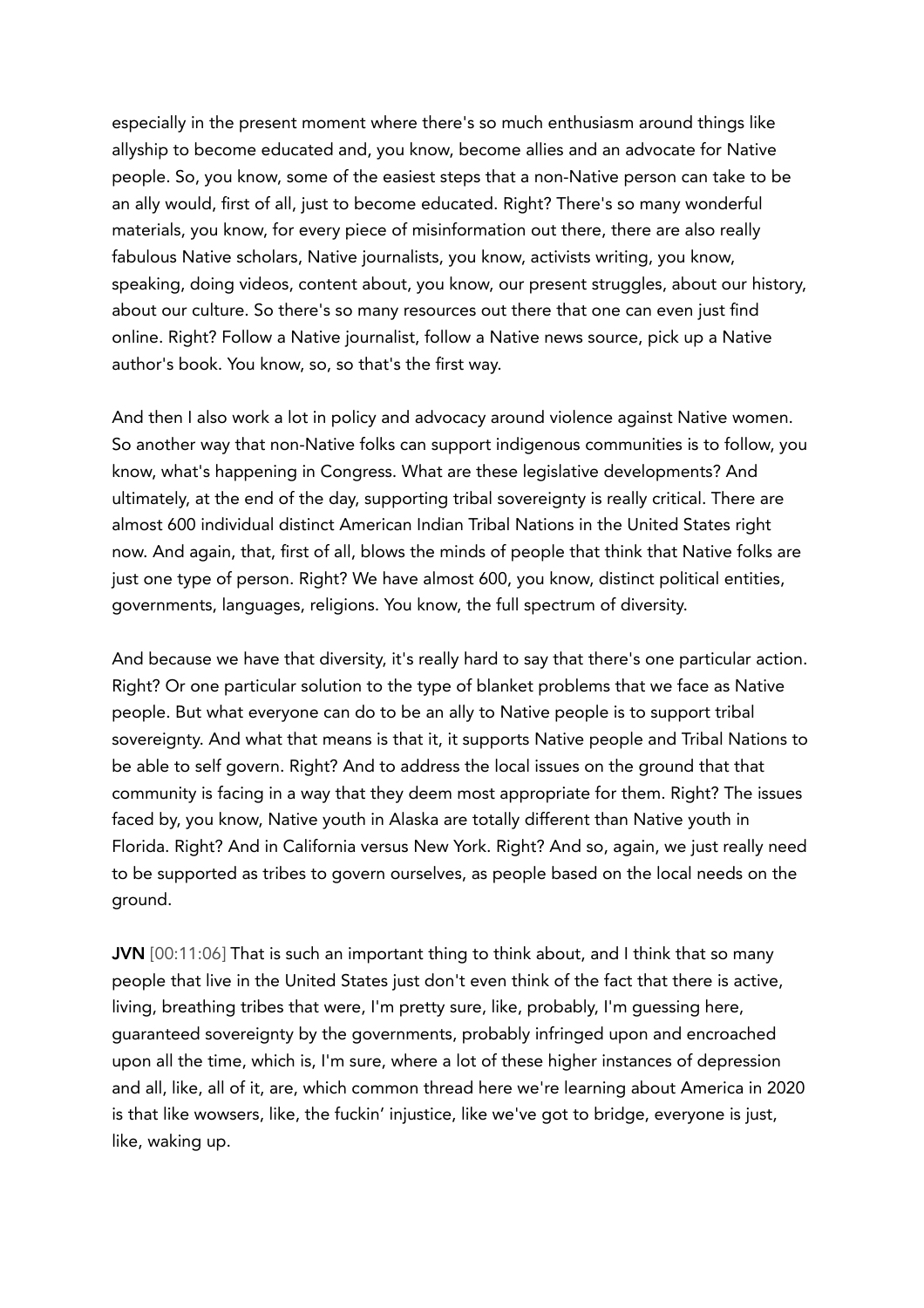It's like really a, it's like a whole situation, I think that, so policy and politics is really important. I think awareness is also, so we need to all be aware that we need to support tribal sovereignty. I think that a piece of awareness, though, is that so many people are like, "Well, I was doing this and that. Like, I just didn't know about it because, you know, I was whatever, like." So I think we have to understand the history and that this wasn't something that happened, like, in, you know, the west of the United States, like 200 years ago. Like, I've done some research into this and some of these schools and the family separation and like, you know, the assimilation of that, some of those were going on, like in, like, the 80s. Like the 1980s.

DR. ELIZABETH RULE [00:12:24] Yeah. Oh, yeah. Right. Yeah. Again, you know, we face this myth that Native people, like, exist in the past, that all of our issues are in the past. But I can't stress enough that that's not the case. You know, some of these egregious acts like you're talking about family separation and assimilation were going on well into, you know, the 1970s, 1980s. And, you know, it's critical to remember that even today in 2020, you know, we're not fighting exactly the same battles, but many of those just fundamental challenges to our inherent sovereignty are still ongoing. Right? There's still this, like, very active effort to undermine Native peoples' political power. Right? And there's a vested interest in doing that. Right? You know, the, recognizing the power of tribes. Right? The political power of tribes necessitates the federal government upholding its treaty responsibilities. Right?

The way that I always describe this when I'm talking to students or public audiences is to say, like, you know, we all understand what a contract is. Right? Many of us have leases, right? Or loans. We sign contracts as a society all the time. So why would we think that contracts, you know, just from back in the day, no longer matter. They do matter and it matters when they're broken. And that's, that's unfortunately what we see. Right? So as Native people, we're constantly in this battle to try to make sure that our treaty rights are upheld and that, that, again, ranges in topic. Right? Fishing, hunting, land rights, the ability to be able to carry out certain cultural practices, religious freedom. All of these things are wrapped up in tribal sovereignty and treaties. And so if, you know, one case goes through that, you know, finds that, you know, a treaty is invalid. Right? Or that the United States doesn't have to uphold that or, you know, something chips away from tribal sovereignty that lays the groundwork legally then where we have a precedence, where all of these other components of our livelihood can be challenged.

JVN [00:14:41] And is that what's been going on for decades? In lots of ways?

DR. ELIZABETH RULE [00:14:45] Yeah, exactly. Exactly.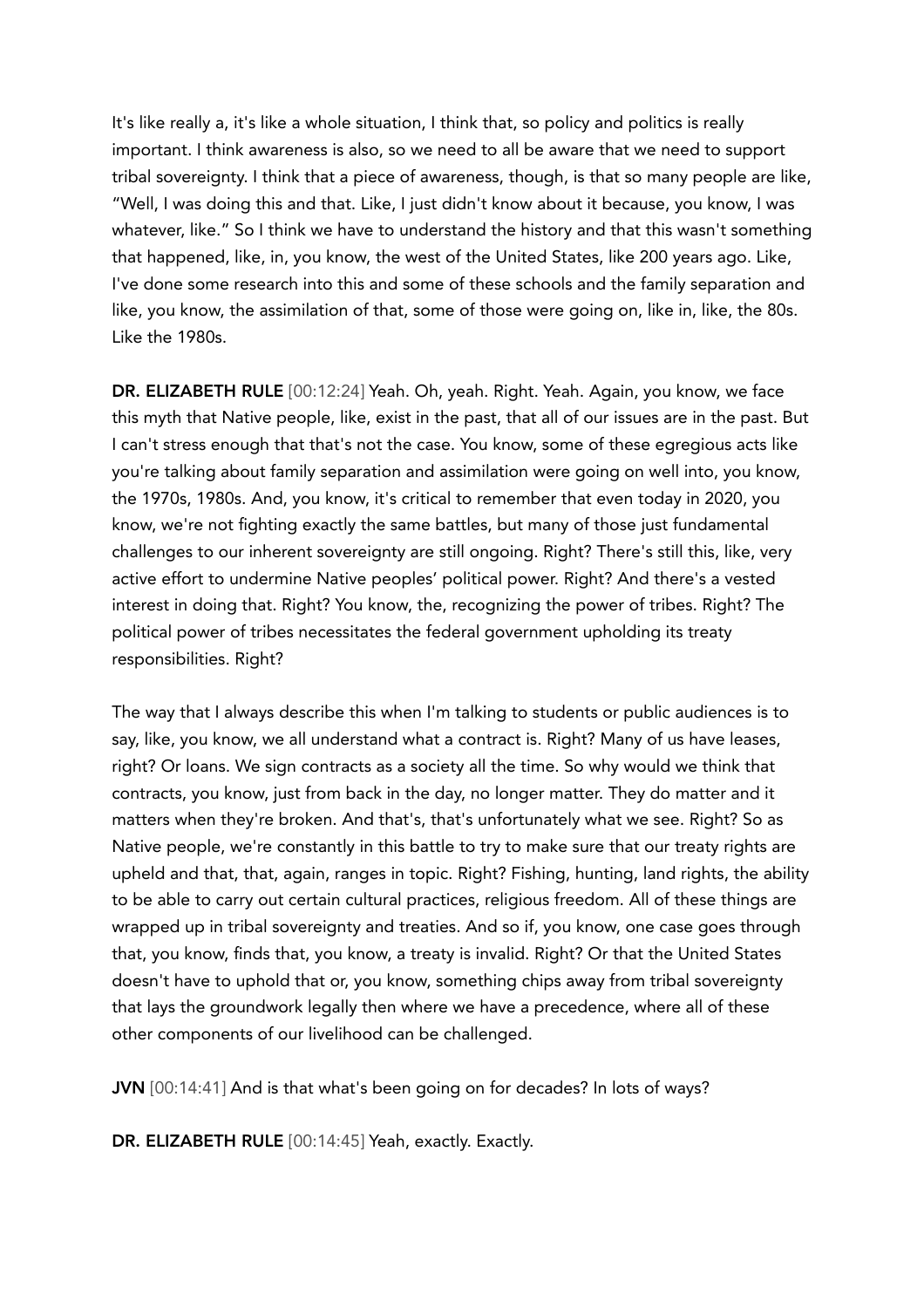JVN [00:14:48] So I know that there was a lot, like, there was like some-. Wasn't it like a baby Supreme Court win? Like a few months ago? That was like, but I don't mean baby, 'cause it was a major win for tribal sovereignty. But it was, like, I guess there's just not that often of wins in the Supreme Court. So do you know about that?

DR. ELIZABETH RULE [00:15:07] So that was the McGirt case. And, you know, what that essentially found, right? In the Supreme Court is that these historical treaties between the United States federal government and Tribal Nations matter. Right? And still have validity as contracts that need to be upheld. Right? You know, there's, there's controversy about that case because of the circumstances around which that case was brought forth. But again, in the end, the actual finding is really historical because it's saying, you know, we can no longer just throw out these contracts because someone says they're old. Right? They still matter.

JVN [00:15:53] Yeah, absolutely. one thing I've literally said to family members of my folks where they're like, "What?" It's like, I'm like, the Voting Rights Act wasn't signed until 1965. That wasn't until that year that Black women had the right to vote. And that really blows people's minds. But when you think that there was family separation of Native American families that were assimilating languages, religions, like, in my lifetime, like, in the 80s, the 1980s, like, when I was even asking that before, it's, like, it sounds so preposterous, like, I didn't even know if I was reading it correctly. And so I think another thing, a really miss-, a common misconception is how you were saying that there's youth, the Native youth in Alaska needs very different stuff in Florida as well as, like, you know, like, Los Angeles versus, like, New York.

It's, like, I think so people wouldn't even think that there are Native American communities still in New York and thriving all over the United States. And we really gotta get curious about what our neighbors are going through and what they're facing. And so really, that guiding question of today was, what has reproductive justice looked like for Native American women and peoples? And there are some really important U.S. laws that have really made life, you know, just different and harder for Native American people. And I'm curious about how those impacts Native American communities like Roe v. Wade, the Hyde Amendment. Yeah.

DR. ELIZABETH RULE [00:17:19] Yeah, absolutely. You know, the first thing I'll say about that is that so often when we have these conversations about a topic like reproductive justice, it becomes siloed and sidelined as a women's issue. Right? But I would say that we need to recognize that the issues that women face are issues that our entire society faces. Right? And that our entire communities face. So, you know, it's impossible to say, you know, "Oh, this is just a women's issue. It doesn't affect me because maybe I'm a man or I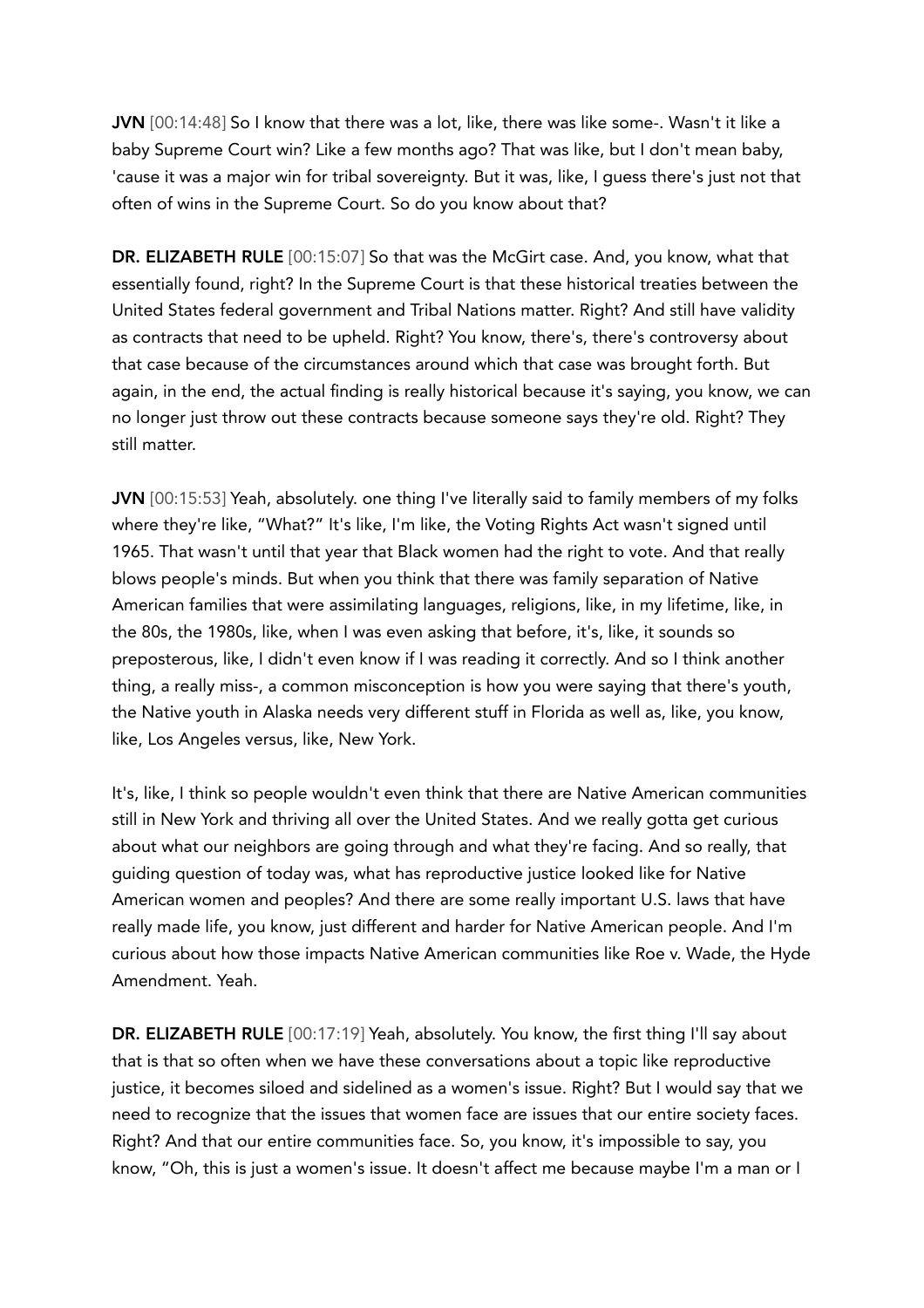don't identify as a woman or, or whatever it is." That's not the case. Right? What happens to women also affects everyone.

JVN [00:18:03] Absolutely.

DR. ELIZABETH RULE [00:18:04] Yeah. So. So these, these questions around justice and reproductive justice, you know, just become a, a playing ground for exploring those issues.

JVN [00:18:15] we do need to think of reproductive autonomy and reproductive justice as a societal issue and not one that only affects women because there's obviously trans folks. There is obviously, there, I mean, it affects more than just women and it does affect everyone.

DR. ELIZABETH RULE [00:18:29] So, you know, the most sort of iconic representation of reproductive justice in the mainstream would be Roe v. Wade. Right? And so we have this, you know, this, this decision. Right? That does open up so many important doors and provides so many protections for women. But critically, Native women get left out of that equation because of their, you know, the way that they receive health care. Right? So going back to those treaties that I was talking about earlier, one of the provisions that was often given by the United States in exchange for land was health care. Right? That was one of these resources. And so a lot of scholars say, you know, health care. Right? And, of course, abortion access, birth control, contraception, you know, birthing, all of these fall under that umbrella. A lot of people say, you know, that's not a privilege for Native people. That's actually a right, you know. And that's a right that we maintain as a result of having engaged in these treaties. Right? That allowed, right? And enabled the creation of the United States through land acquisition.

So the issue for Roe v. Wade and things like the Hyde Amendment becomes that so many Native people, particularly those who live on either reservations or tribal lands or near those areas, receive their health care from Indian Health Services. Indian Health Services is federally funded because, again, those treaty provisions and under things like the Hyde Amendment, abortion services are not allowed to be, you know, provided using federal funds. So there we go. We have a loophole now where Native women, you know, don't have that same access that, you know, women living somewhere else have. Right? And so what Roe v. Wade then becomes for Native women is not simply a matter of rights. Right? But really a question of access. Right? If you have the right to do something but you don't have the means or the access to be able to do it, you know what, what good is that?

And, you know, some really important studies and statistics came out regarding IHS compliance, even with the Hyde Amendment. Right? So the Hyde Amendment does allow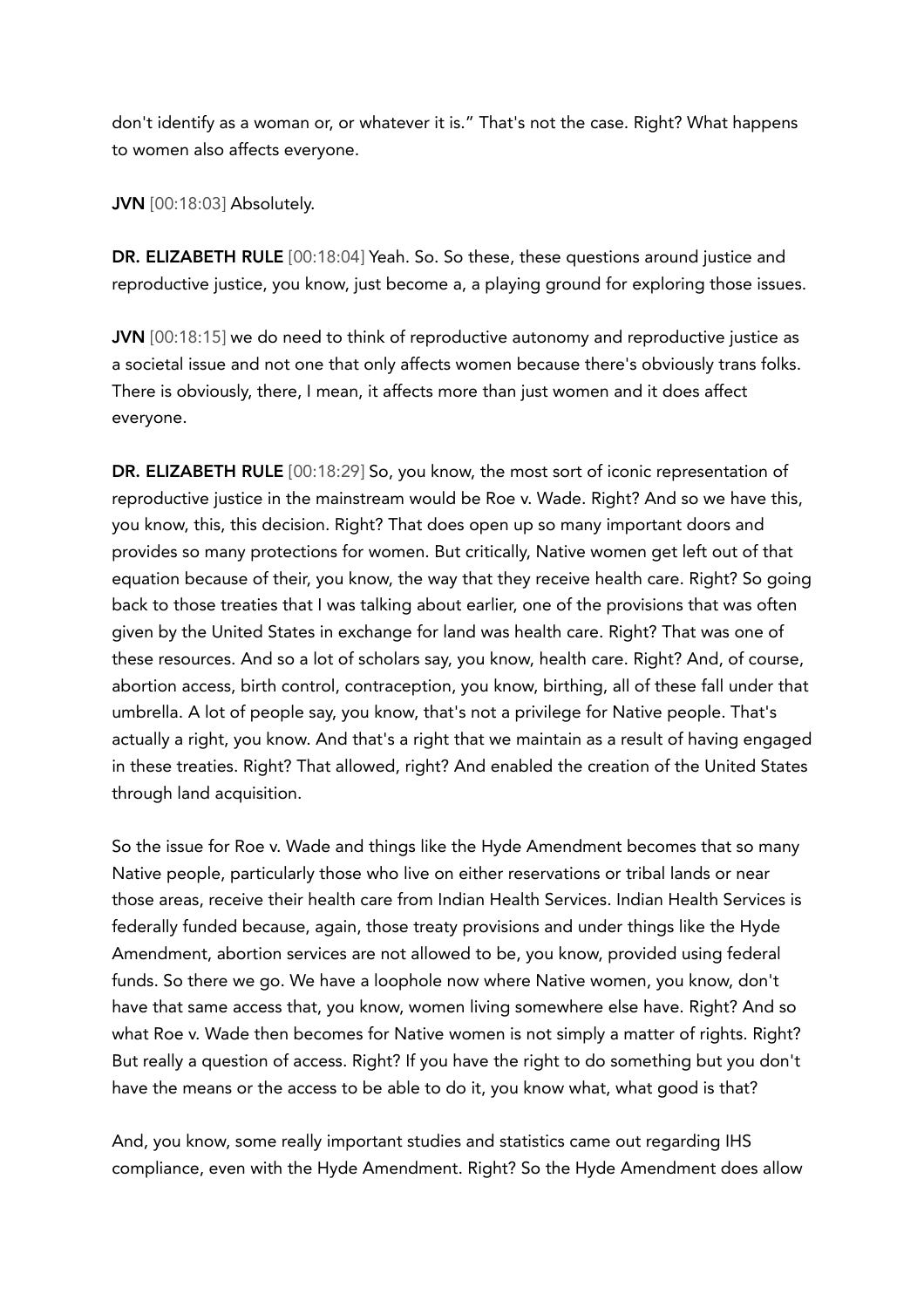for certain exceptions in the case of rape, incest, and when the mother's life is at stake. But, you know, in 2002, the Native American Women's Health Education Resource Center found that 62 percent of IHSs won't perform abortions in any case. Right? So they're simply out of compliance, right? With federal law. And again, you know, a 2003 study also found that there were less than two dozen abortions carried out in IHS clinics across a span of 22 years in more than 350 clinics. Right? So, again, you know, this is a really unfortunate but very critical area where we see the unique position of Native people becoming something that actually works against them when it comes to, you know, this, this critical access to health care.

JVN [00:21:51] And I think people don't realize the frequency of pregnancies as a result of sexual abuse. Results of incest, results of, and also, let me be really clear that isn't specific to Native American communities. That's everywhere. Everyone. White folks, especially. It is such a common issue and to leave women with no tools because the Hyde Amendment is really, and it's also used as this cudgel by Fox News and Republicans that, like, well, we shouldn't be funding that. But I think that's such an interesting example of in the United States, where someone's religious opinions should be over, over-prioritized over other people, where maybe that isn't how you think of life. Maybe that isn't how you think of where it begins or whatever.

There are so many different ways that that can be seen. And so for someone, well I, the Hyde Amendment on itself is such a Christian, Western thing that not everyone subscribes to, whether or not you're Native American, and especially for people that have over 600 religions, to think of it like that, I think is just a really interesting and problematic thing to deal with, aside from the fact that for a woman to even have to say, well, my health is in danger or I'm a survivor of rape or incest, what about a person's right to choose what's right for their body? Which is what the Roe, which is what Roe v. Wade says.

#### DR. ELIZABETH RULE [00:23:17] Exactly.

JVN [00:23:18] There is no shame in it, like there is, you shouldn't have to qualify it with these horrific things because no one's religious beliefs or moral beliefs should really be governing the creation of someone's life or how someone is going to raise that life for 18 years.

DR. ELIZABETH RULE [00:23:36] Yeah, exactly. And, you know, I'll just say, going back to that idea of the diversity of Indian country, you know, we have diversity in our political opinions too, right? So there are very conservative parts of Indian country and very liberal parts of Indian country. But for me, as someone who identifies as an indigenous feminist, you know, what you're explaining about, you know, the right to be able to choose what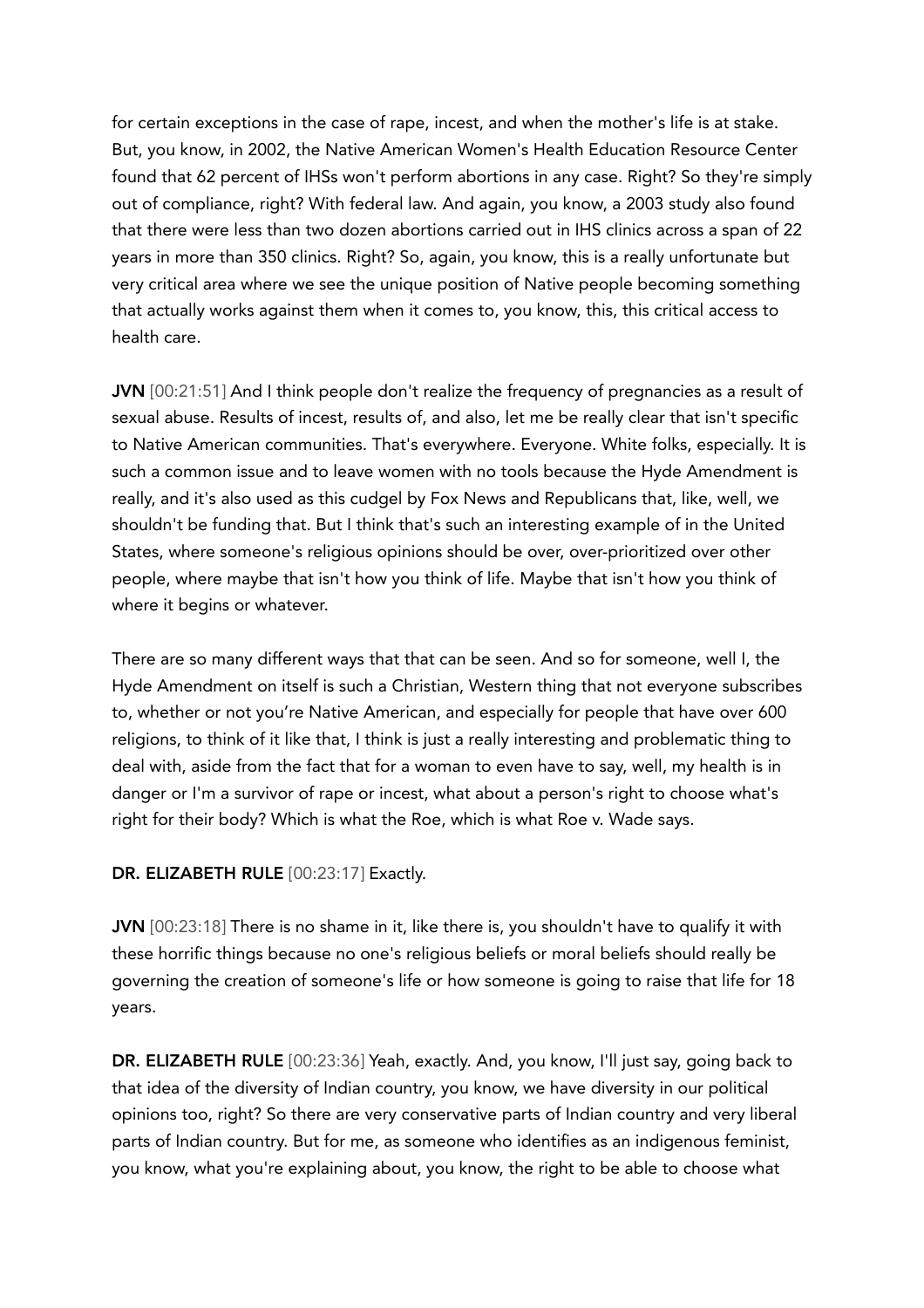happens to your body and especially how that becomes so important when Native women are confronting things like sexual violence. Right? And rape. You know, even heightening the need and important for a-, an importance to access for these types of services. You know, it really links the concepts of tribal sovereignty, you know, and self governance over the tribe with the idea of bodily sovereignty. Right? And a woman's control over her own, you know, individual body.

A lot of times we think about the Native woman as the first environment. Right? For children. And so, again, you know, all of these metaphors about violence, conquest, colonization, exploitation, extraction that apply to something like land, when we think about, you know, oil. Right? We're all familiar with, like, what happened with the Dakota access pipeline, or land acquisition. Right? Native people losing land. Those same topics all become applied at the micro level of the Native woman's body. Right? When we think about the types of, again, you know, violence and acts that can be committed, you know, against her and that are perpetuated by society, you know, dehumanization and, of course, the lack of legal protections combined then also with this denial of access.

JVN [00:25:31] Dr. Elizabeth Rule, we're going to take a really quick break and we'll be right back after this. Welcome back to "Getting Curious. This is Jonathan Van Ness. We have Dr. Elizabeth Rule. So, it's so, well, I hate to use the word, like, "interesting" because it's really more, like, fucking infuriating. But it's interesting the ways in which that, things that, you know, can be politically well meaning to some people end up being, like, so horrific for literally the well-being of so many people. There's also the Violence Against Women's Act and also state and local things that I'm also curious to kind of move, move to the gender justice and injustice that further plagues the community And also how that relates to the missing and murdered indigenous women's crisis. And the US Canada border politics. There's a lot there, as well, that I think people also just aren't hip to and need to be more hip to.

DR. ELIZABETH RULE [00:26:26] Yeah, exactly. So, you know, my work specifically, my scholarship focuses on linking reproductive justice and reproductive injustice, really, with gender violence. And we're really fortunate these days that there is a brighter light being shown on the missing and murdered indigenous women's issue. Which, like you said, is a transnational issue. It's something that we see happening in Canada and in the US. And essentially, you know, what we're referring to when we talk about the missing and murdered indigenous women is the fact that there are, you know, thousands of Native women who, you know, are subjected to violence and who ultimately, you know, are killed or disappeared. And, you know, that issue, right, is, is not only an attack on that individual, right? When we have gender violence against Native women, we have violence against our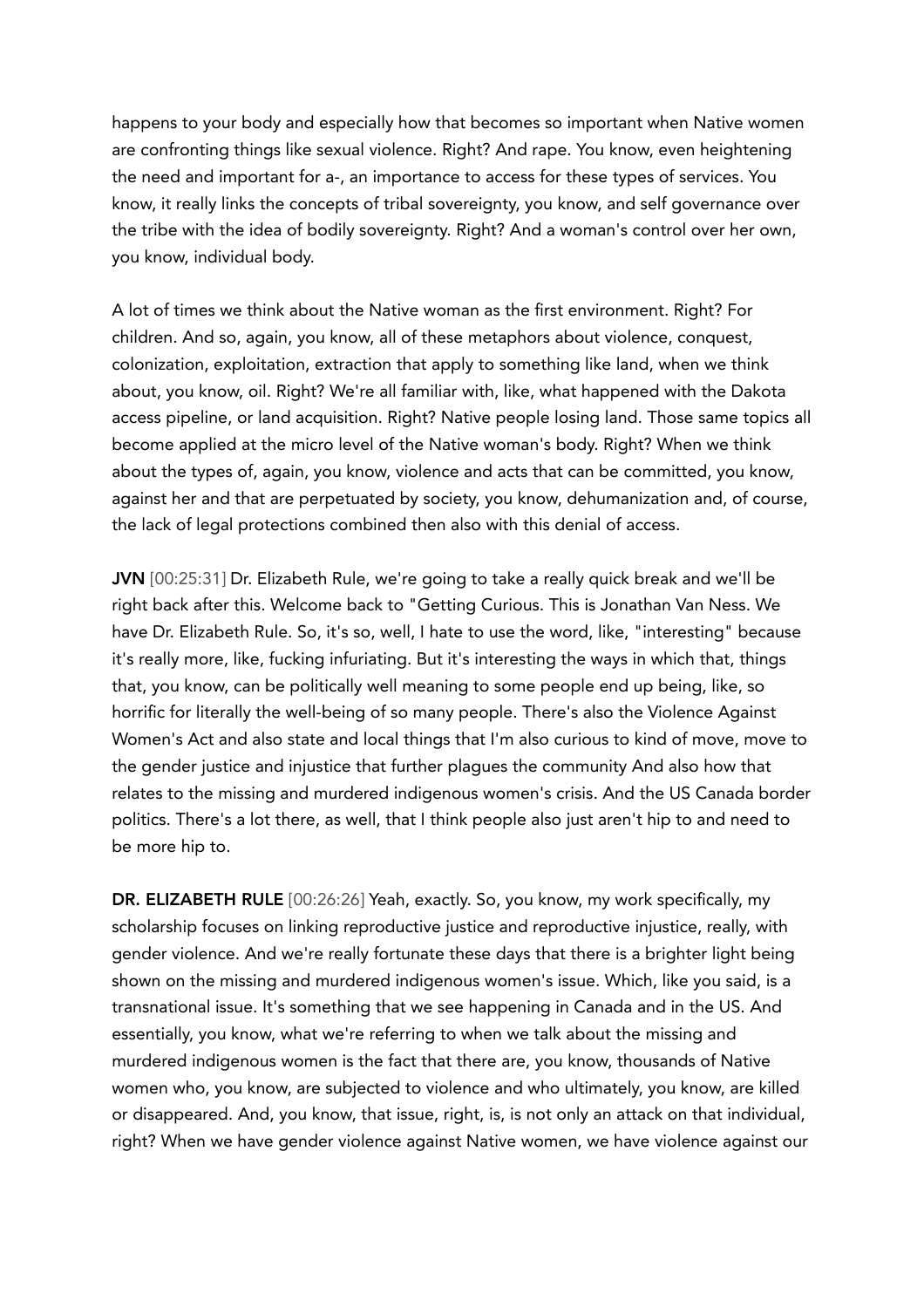entire indigenous communities. Right? Native women are so central to our societies. Right? Oftentimes, women are the ones who, you know, hold specific cultural knowledge. Right?

Traditionally in our societies, you know, Native women also are responsible for passing down that knowledge, you know, as the first teachers working with children. And, of course, also that idea of the Native woman's body being the first environment. Right? And having and birthing those children and bringing them into existence. So when we have an issue like radically disproportionate amounts of murder happening and rape and violence, you know, that's not something that just happens against a woman. Right? This is something that affects our entire existence as Native people. And again, going back to this idea that, you know, we can't separate women's issues from everybody's issues. Right?

This matters to everyone and it matters on that political level as well as on, you know, cultural levels, as well. You know, just to provide some statistics. The Department of Justice itself reports that Native women experienced homicide at a rate of 10 times the national average. Right? And the CDC also found that homicide is the third leading cause of death for, you know, one subset of Native women and it's the fifth leading cause of death for Native women, 25 to 34. Right? So, so this is a major prevalent issue. You know, this is not a one-off happening. I mean, these are really affecting, you know, families, communities. You know, if you spend enough time in Indian country, you know, you'll encounter these stories just from everyone. So it's extremely sad. But it also is extremely serious and it needs to be addressed.

JVN [00:29:25] Ashlee Marie Preston calls it "spiritual bypassing." And I think there is such a lack of compassion. I often, just in my head, I know it's like an everyone issue, and Democrats and progressives aren't perfect. But I just think of, like, the Ted Cruz's and like, you know, really conservative Republicans who are, like, I mean, I don't know exactly what they say, but I would just, I can already hear them in my head, like on Fox News, of like, "Well, if they want to have oversight on themselves or if they would then, and if there's a big crisis, then like we're not going to whatever." And, which is such a spiritual bypass of compassion. And so what is the interaction with oversight or getting, like, reporting that or getting? How does that work? Because it was interesting when you're mentioning that even within the Native American community, there's like super conservative and there's like more intersectional feminists and just, you know, more progressive. So is there like a concerted effort by someone to, like, keep these stories more silent and to keep this crisis more under wraps?

DR. ELIZABETH RULE [00:30:27] Yeah, definitely. So I'm really happy to say that there are a lot of really great grassroots organizers working to bring visibility to the missing and murdered indigenous women's issue. But yeah, right? So, like, if we look at media, for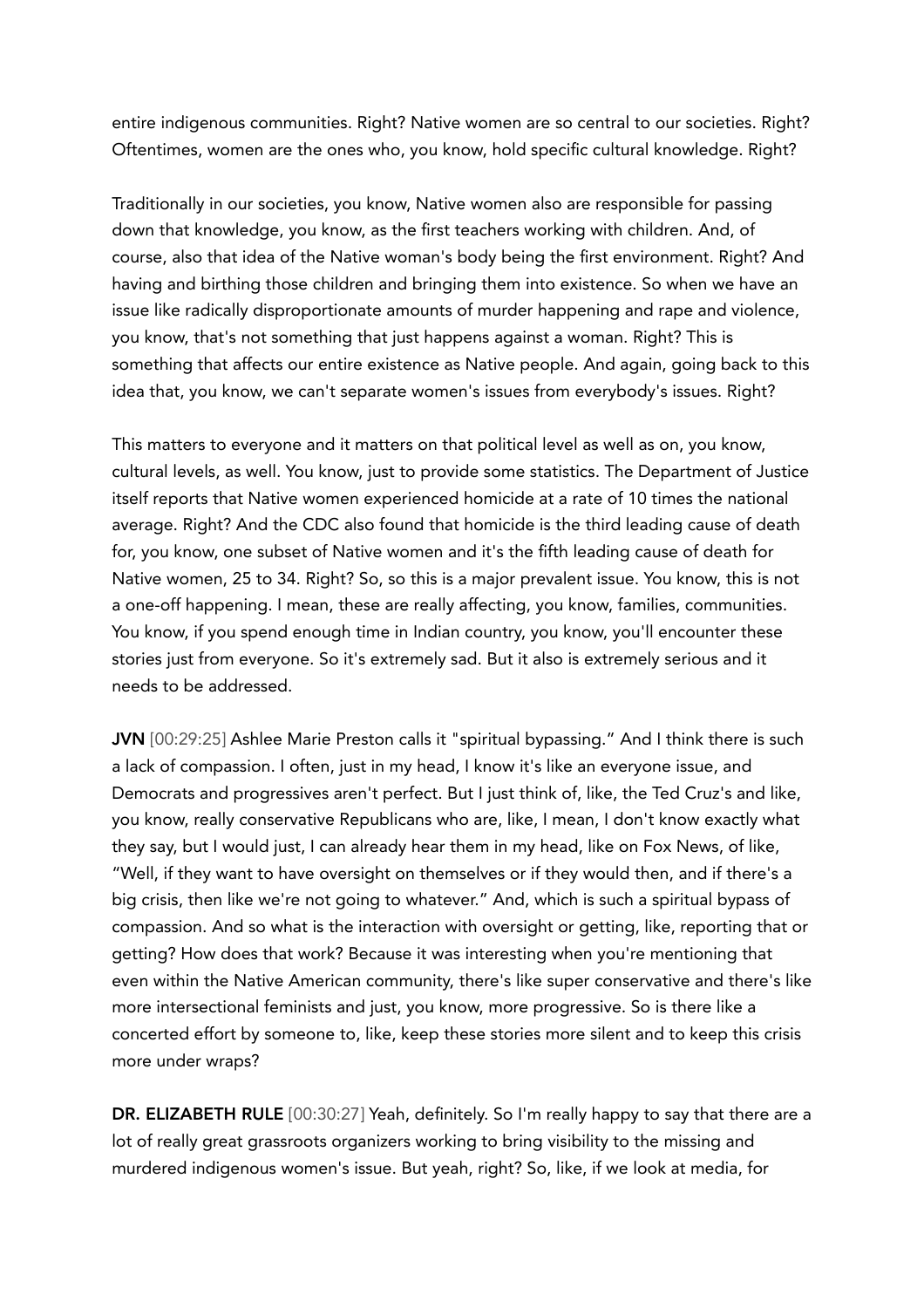example, so often these stories are not even told. Right? But then if they are told there's often character assassinations. Right? Native women become, you know, blamed for these, you know, inexcusable acts of violence committed against them because they were, you know, partying. Right? Or drinking or whatever it is. Right? So, yes, exactly what you said. There's this spiritual bypass where somehow gender violence becomes, you know, the woman's problem. Right? But that line of thinking is, is something we see in rape culture, right? At large. Victim blaming and so on. So that's something that we're still fighting against in Indian country, and especially when we have things like, you know, a lack of cooperation from law enforcement. You know, unfortunately, that, you know, is, is not an uncommon issue. Right? And sometimes law enforcement is even, you know, the body inflicting the violence.

JVN [00:31:48] Yeah.

DR. ELIZABETH RULE [00:31:48] You know, so you have these multiple layers of conflict that come together to just perpetuate the issue.

JVN [00:31:54] So I also wanted to talk about what you're, like, most amazing, like, memories and experiences of being a Native American and being a member of the Chickasaw Nation? And what some of the, like, because there is so much joy and amazing culture and and loveliness happening.

DR. ELIZABETH RULE [00:32:14] Yeah, absolutely. It is so important to balance these stories of difficulty and pain with, you know, lightness and joy and happiness. And I think there's healing in that too. Right? You know, discussing joy. So, you know, for me, myself, I was born in Houston, Texas. The Chickasaw Nation is headquartered in Oklahoma, Ada Oklahoma. And I grew up really all around the United States. So I did not grow up, you know, living within our tribal lands or near our tribal community. But I have been very fortunate to, you know, dedicate my life to working with and for Indian Country. And so I've been, you know, very blessed to be able to work with Native people from all around the country, students from all different tribes, as well as, you know, Alaska Natives and Native Hawaiians. And, you know, to connect with Native peoples really from all over, in my work.

JVN [00:33:21] When did you know that that was what you wanted to do?

DR. ELIZABETH RULE [00:33:26] I think I've always known that was what I wanted to do in one way or another. You know, growing up, my, my father worked as an attorney representing Indian tribes. And for a long time, I thought that that was the only avenue for advocacy for us, as Indian people. And that's actually something I still encounter today. You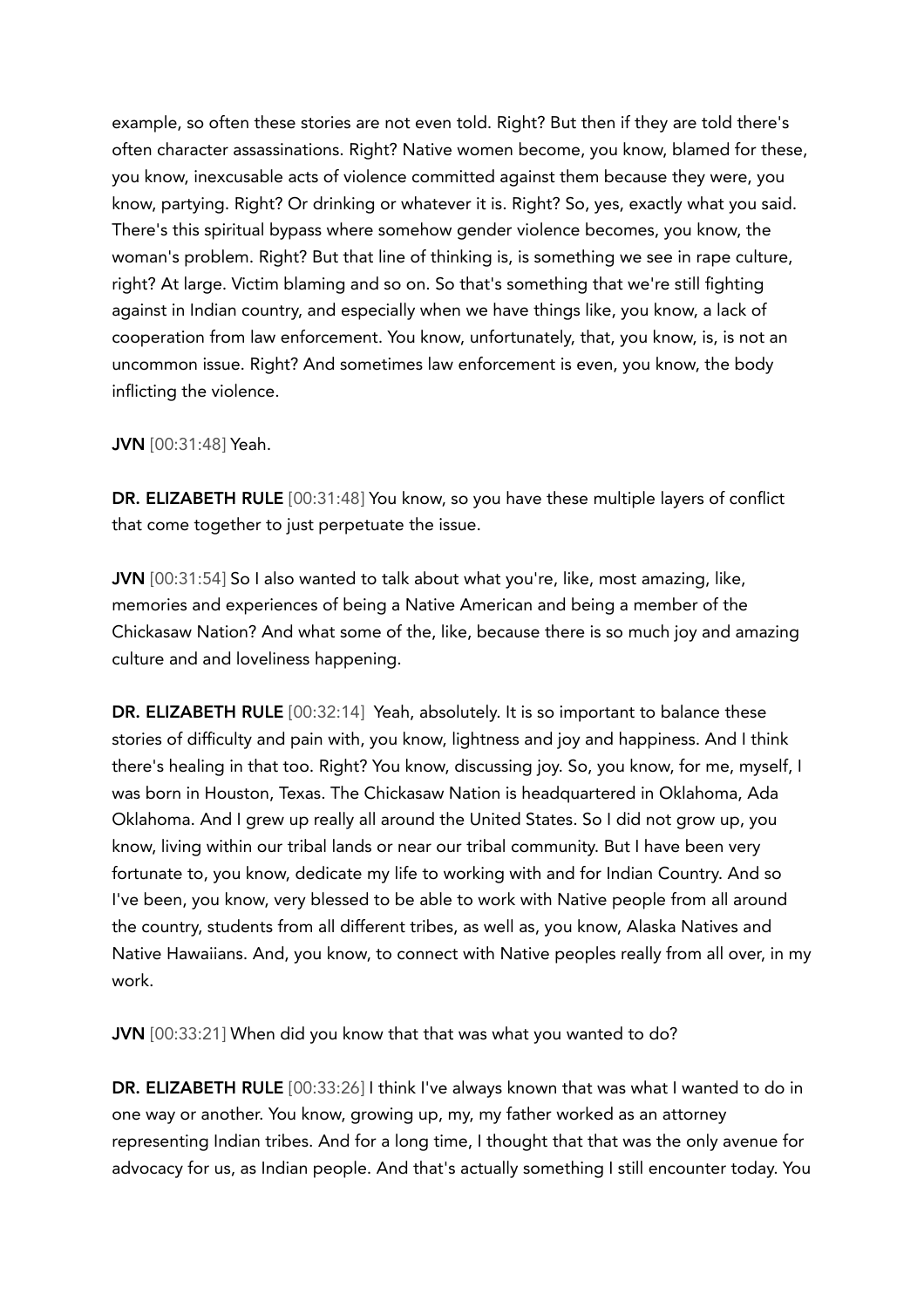know, when I teach students and teach Native youth, a lot of folks think that law is the only path. Right? When I started college, you know, that was a radical transformation for me. You know, I, I describe it as having, you know, a set of glasses put on because I saw the world differently, I was taking these classes that, you know, were explaining the history behind things and the policy implications of things and, you know, really illuminating the fact that the world is, is the way it is because of certain intentions and not just because of a random set of events. Right?

And so I decided that I wanted to work, you know, on Native American topics in that educational field, working with Native students, putting those glasses on for them and showing them, you know, what are the systems at work here. And also, I think what that illuminates is, you know, how people can get involved in those systems to advocate and activate positive change that they want to see. So, you know, I really enjoy, you know, writing, publishing my scholarship, working in the classroom with Native youth and also doing, like, public outreach and speaking to people and, you know, just doing that work of dispelling some very common misunderstandings. And, of course, most importantly, advocating for our, you know, Native American women and girls and our stolen sisters.

JVN [00:35:15] So you live in Washington D.C.?

DR. ELIZABETH RULE [00:35:18] Yes.

JVN [00:35:18] Yes, that's right, OK.

DR. ELIZABETH RULE [00:35:21] Yes.

JVN [00:35:21] So, and I love, because I was reading and looking at the app. Can you tell us about that gorgeous app?

DR. ELIZABETH RULE [00:35:28] Absolutely. So I created the Guide to Indigenous DC and launched the app in July 2019. It is a free, free, publicly accessible IOS mobile application. So translation, if you have an iPhone, you can download it for free right now. And what it does is it highlights 17 sites of indigenous importance across the nation's capital. Of course, there are more than 17. But these are 17 of my favorite. And don't worry, you don't have to be in D.C. to use it. There are virtual features where you can access all the same content, including 360 virtual, on-the-ground imaging. So no matter where you are, you can use it and benefit from it. But if you happen to be in Washington, D.C., you can use the app. It'll geo locate you in relation to these sites of indigenous importance. And you can take a guided tour.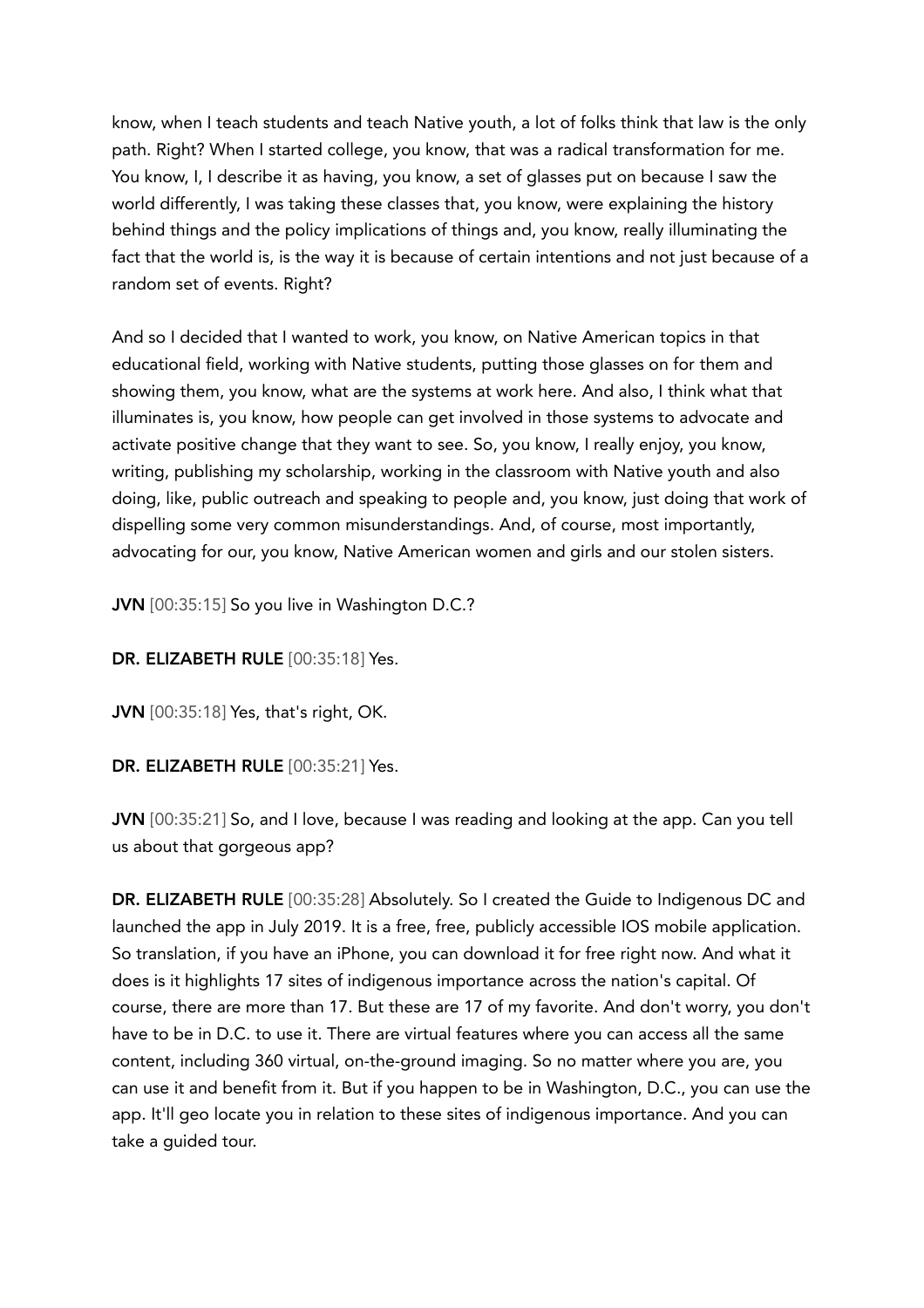JVN [00:36:29] So you're minding your own business this one day and you're just, like, "I am sick of all this fuckin', like, American-centric, like Washington, D.C. bullshit." Like, I mean, I'm putting words in your mouth. But how would I, this is such a cool idea that you had the idea, created an app, made it happen. That is like vision, fortitude, resilience with a side of tech. How did you do it?

DR. ELIZABETH RULE [00:37:59] Yeah. Thank you. Thank you so much. The idea came to me actually in the classroom. So at GW, I administer what's called the Native American Political Leadership Program, and the Inspire Pre-College Program. I bring Native students from all different tribes all across the country to D.C. for an experiential learning program. And something that I was hearing in the feedback from these students was that they felt like out of place in D.C. Right? There was homesickness. Folks were dealing with the fact that we have this Washington football team mascot that, you know, can be very offensive. Right? When it's in your face, especially if you're not used to seeing caricatures of Native people, like yourself or your family.

And so there was all of this sort of disconnect between these Native students and the work that they were doing as, you know, future ambassadors of their tribe, coming to the capital to learn the ins and outs of politics and policy. And critically, you know, how to keep that relationship between their tribes and the federal United States alive and functioning and well. And so I created the app to show really two things. First, that D.C. is Indian land. Right? There are people who call D.C. home. Right? And it's their traditional ancestral homelands. And the second thing is to say that there is a very strong historic as well as contemporary and vibrant diasporic indigenous community. So the idea of Native people coming from all over the U.S. to Washington to advocate for Native people has been going on for hundreds of years. Right? And so these students who are really doing the same thing but feeling disconnected, they were feeling that way because they didn't know the history. Right? And so I wanted to do that, that project of illuminating that history for them, to shape their contemporary experience and their contemporary reality.

JVN [00:39:02] That is so cool. Question. I have heard several very smart people say that word, and I'm pretty sure I know what it means. "Diaspora."

DR. ELIZABETH RULE [00:39:21] Yes. Yeah.

JVN [00:39:22] I should know what it means. I'm pretty sure, doesn't it just mean like a, like a collective of people or something? What does it mean?

DR. ELIZABETH RULE [00:39:29] Yes. Yeah. So "diaspora" would be-.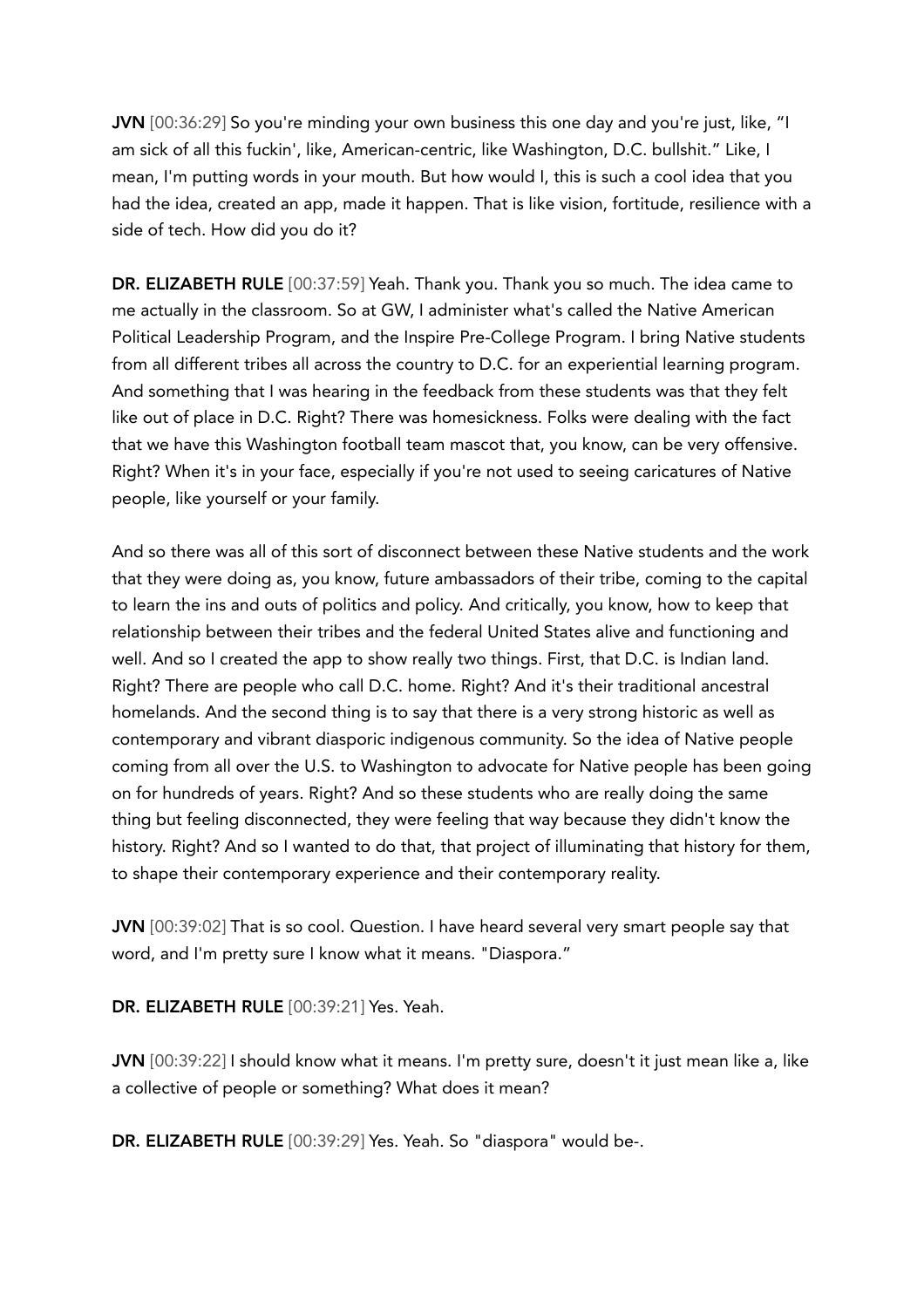JVN [00:39:32] Diaspora. Yes.

DR. ELIZABETH RULE [00:39:34] Yeah. So that would be like a group of people from one place coming to somewhere else, you know? And like mixing and mingling. So when I say, like, a diasporic Native community, what I mean is that, you know, there's, of course, the people who originally inhabited here. Right? But then there are folks from, like, all over who come here and so you have people like myself, right? From a tribe that's in Oklahoma here with people from tribes from all over. And so we have this indigenous community, even though we're from all sorts of different places.

JVN [00:40:08] Love. Dr. Elizabeth Rule, we're going to take a really quick break and we'll be back after this. Welcome back to "Getting Curious. This is Jonathan Van Ness, we have Dr. Elizabeth Rule. This is like, we're, we're rounding home base into like our last few minutes.

## DR. ELIZABETH RULE [00:40:25] OK.

JVN [00:40:25] And I, I just. Well, first of all. OK. I. I didn't even, I don't really, if it's not figure skating or gymnastics, like, I don't totally care. And it's kinda like getting my teeth pulled to, like, have to go to, like, group male sporting events with, like, nets and balls. Especially if I'm not a cheerleader, like, if I don't get to wear, like, any sort of glittery, like, do gymnastics there, like, I really don't even care about it more. But it's like, I just think that, like, for, for people that aren't Native American, it is just, it has been so normalized. This, the myths of what Native, who Native American people are, these caricatures, these, the, the mascots, all of it. It's like, what do you want people to know about those real world implications on how that affects Native American people but kids? And, and what do you want people to know that they may not know?

DR. ELIZABETH RULE [00:41:32] When we have stereotypical images of Native people and Native people being portrayed as caricatures, we are not only hurting people's feelings, we're affecting, you know, Native youth mental health. Right? We are instilling ideas that they are reduced to these stereotypical images and that they, you know, only exist as they measure up to these stereotypes. One of the arguments I hear is that, you know, people's feelings are hurt, so it doesn't matter. Right? But that's, that's not the point at all. Right? We have conducted studies, right? That show that Native youth, when exposed to these derogatory images and reductivist, dehumanizing images perform worse. Right? In their work. Right? That they, that they report having lower degrees of self-esteem and selfconfidence. Right? So it's not just a matter of not liking the aesthetics of something. Right? Or having, you know, someone sensitive feelings hurt. Right? This is actually manifesting in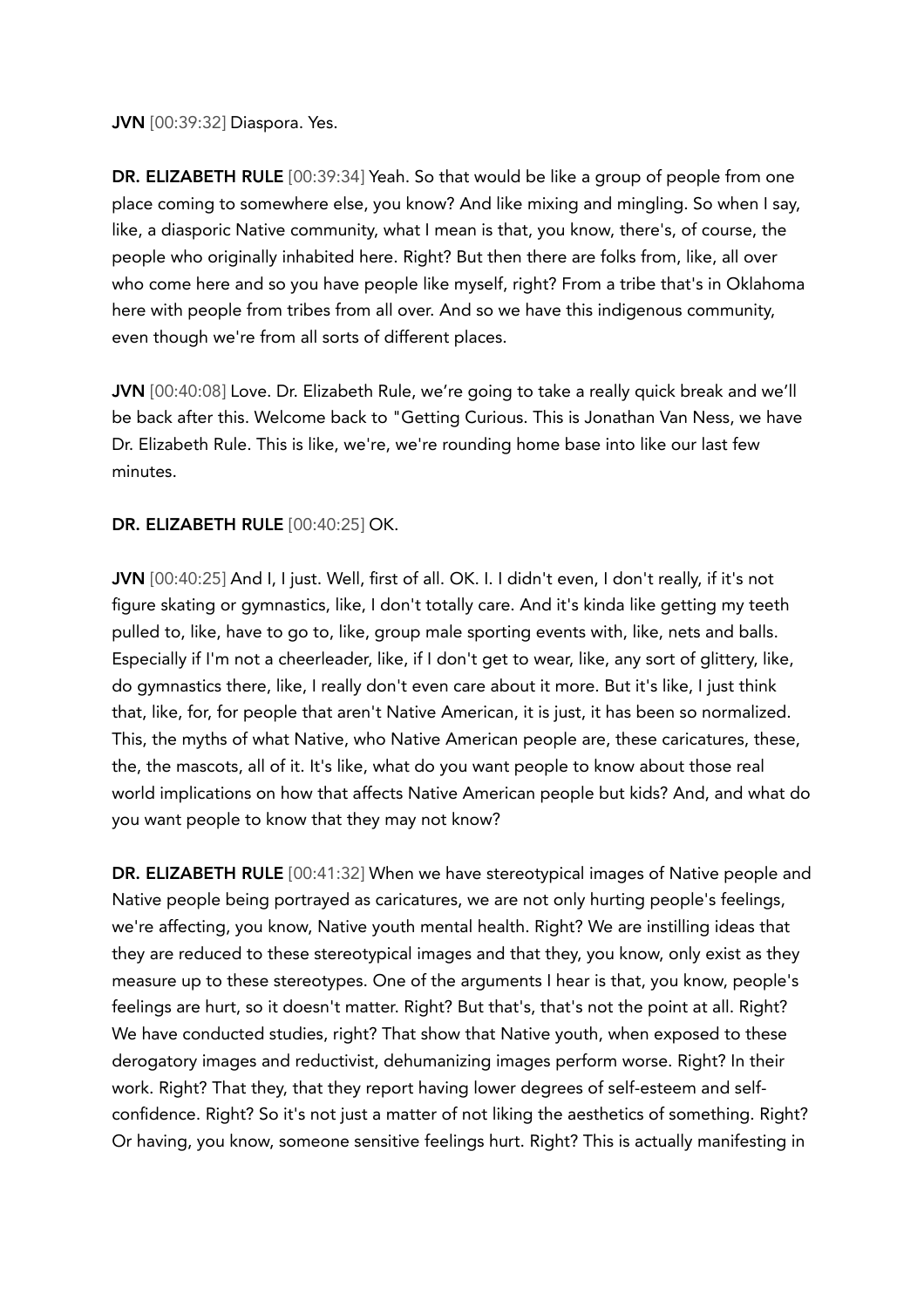material inequalities. Right? That seek to uphold white supremacy and maintain the oppression of indigenous peoples.

JVN [00:43:02] One thing, because I just rewatched "Pocahontas" not long ago. And one thing I was thinking about in watching that movie is how so often, well, I mean, they refer to Native Americans as "savages" in that whole movie and little baby kids are seeing that growing up, one, thinking that's normal. But another thing that I've literally only learned in these last few months is that the idea of, like, civilized people and how, like, the United Kingdom, like colonized the whole world with like, it was literally eugenics. And people don't know that. Like I mean, maybe they do. And I was just really fucking late to the party. But I also think, like, so many people don't understand that. And so when it comes to what we even consider the gender to be, who women are, who men are, who we're meant to be, what we're meant to look like, what we celebrate as beautiful or important, like all of that goes back to some really twisted, fucked up, like, pseudoscience that like it makes my hair stand up on end when I think about it. And when we think about propaganda, that is literally what that is. Here we have, like, a company showing this to like little kids to make us think that this thing that happened not, I mean, it was, like, not all that long ago. I mean, like to make it think that it's like a subtle down for like, "Oh, we're good now" thing is something that we really have to be aware of, look at and start to take responsibility for in a way that I don't think that we really, really have.

DR. ELIZABETH RULE [00:44:37] There are so many pieces of what you just said that I want to address. Right? So, you know, the first thing is about even the story of Pocahontas and how that narrative has become part of our national myth. But if we have this, you know, really principle founding story, you know, we need to recognize that within that story, we actually have gender violence. Right? Which just again, highlights how central and present violence against Native women is to our entire existence as a nation. Right? Pocahontas was a child. Right? Who becomes this tool, right? An icon for, you know, the imagined idea of peace between indigenous people and white settlers. Right?

You know, the story that's portrayed by Disney in something like "Pocahontas" is factually inaccurate. Right? But it's like you said, you know, given to little children and, you know, then perpetuated, no one growing up dispels that myth. Right? We don't, we don't get that myth dispelled or corrected in, you know, elementary school, in middle school and high school. If you don't take the right classes, you don't get that myth dispelled in college. You know, there's no concerted effort to, you know, change that narrative. Right? But again, it itself is an example of gendered violence. And then, you know, to your point about eugenics. Right? The United States instituted a policy around, you know, Native people's, Indian blood. Right? Blood quantum as one of the means for dividing land. Right? And this is a policy that still is perpetuated today. You know, right down the street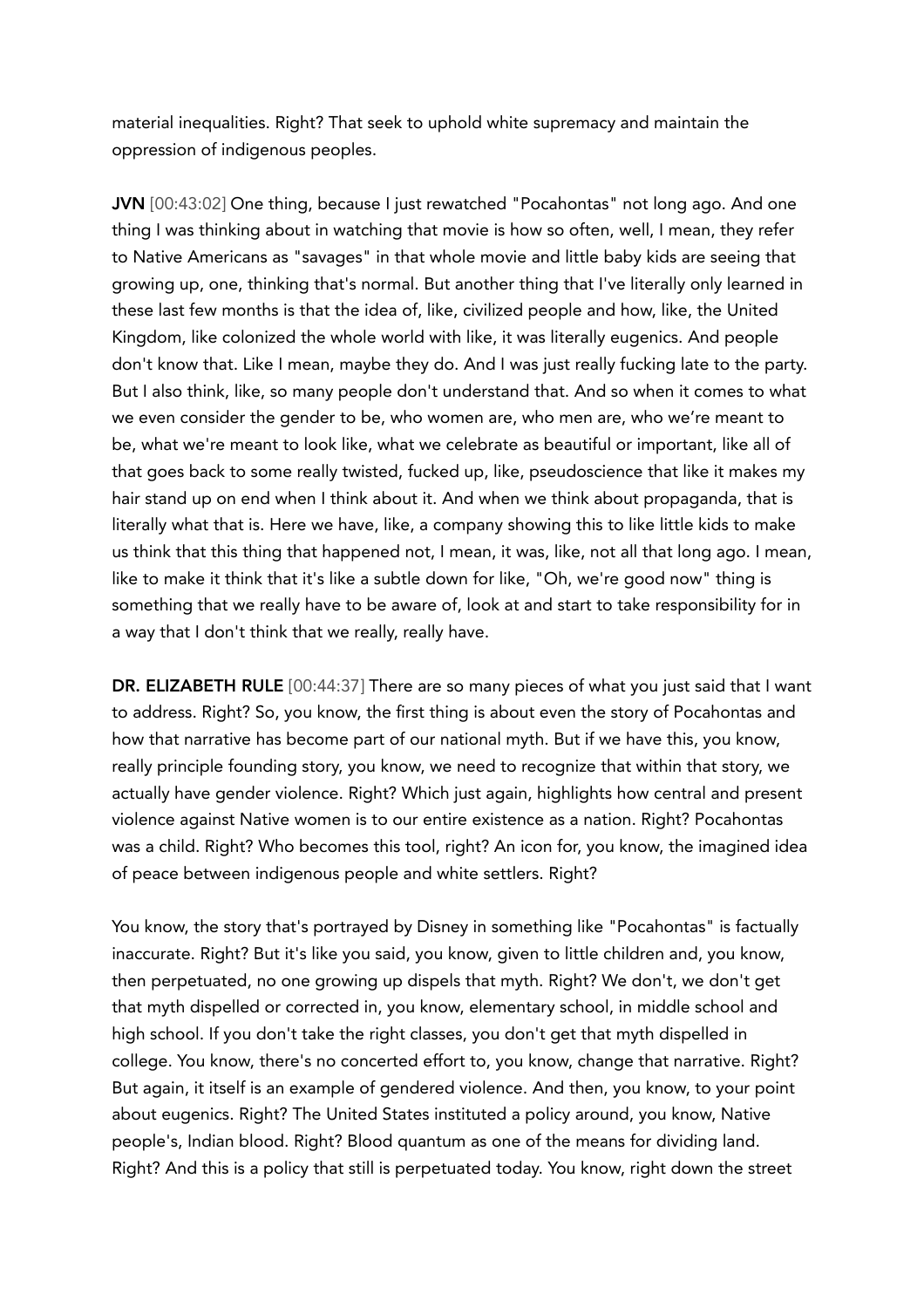for me, the Department of the Interior issues certificates of degree of Indian blood. Right? I have one of these, millions of Native people have these. And it's a reality that the general public is just not aware of. And again.

JVN [00:46:48] So that Department of Interior tells you how, like, Indian you are?

DR. ELIZABETH RULE [00:46:55] That's exactly right. That's exactly right. And we have to think about, you know, why was this calculation begun in the first place and what purpose does it continue to serve today?

JVN [00:47:09] What do they say it continues to serve today?

DR. ELIZABETH RULE [00:47:13] It is used as a population tracker. A lot of tribes rely upon blood quantum to determine their own citizenship and membership and inclusion in the tribe. But again, it goes back to this, you know, efforts to eradicate Native people, right?

JVN [00:47:33] 'Cause if they really had their, if you had your own sovereignty, it's like wouldn't they just be able to go to like their own, like your own, like your own ability to do that on your own tribe? Like you wouldn't even need to go there to get that thing from the Department of-, because like, you're supposed to your own thing.

DR. ELIZABETH RULE [00:47:45] Right. Right. And so tribes make their own laws which determine, you know, citizenship requirements. But simultaneously and independently, the federal government tracks blood quantum. So it's possible even to have a certificate of degree of Indian blood and not be a member of a tribe. That's possible. That happens.

JVN [00:48:08] Wow.

DR. ELIZABETH RULE [00:48:10] Yeah. And the purpose of this was, you know, the idea that Native people would eventually intermarry and have children with non-Native people to the point that they literally bred themselves out of political existence, ceased to exist as Tribal Nations with sovereignty and all the rights and privileges, you know, thereof. And therefore, the United States would be rid of its federal obligation to fulfill its treaty obligations.

JVN [00:48:39] Oh, so they're more of just using that as like a long-term thing to be able to, like, just not have to honor those anymore?

DR. ELIZABETH RULE [00:48:45] Right.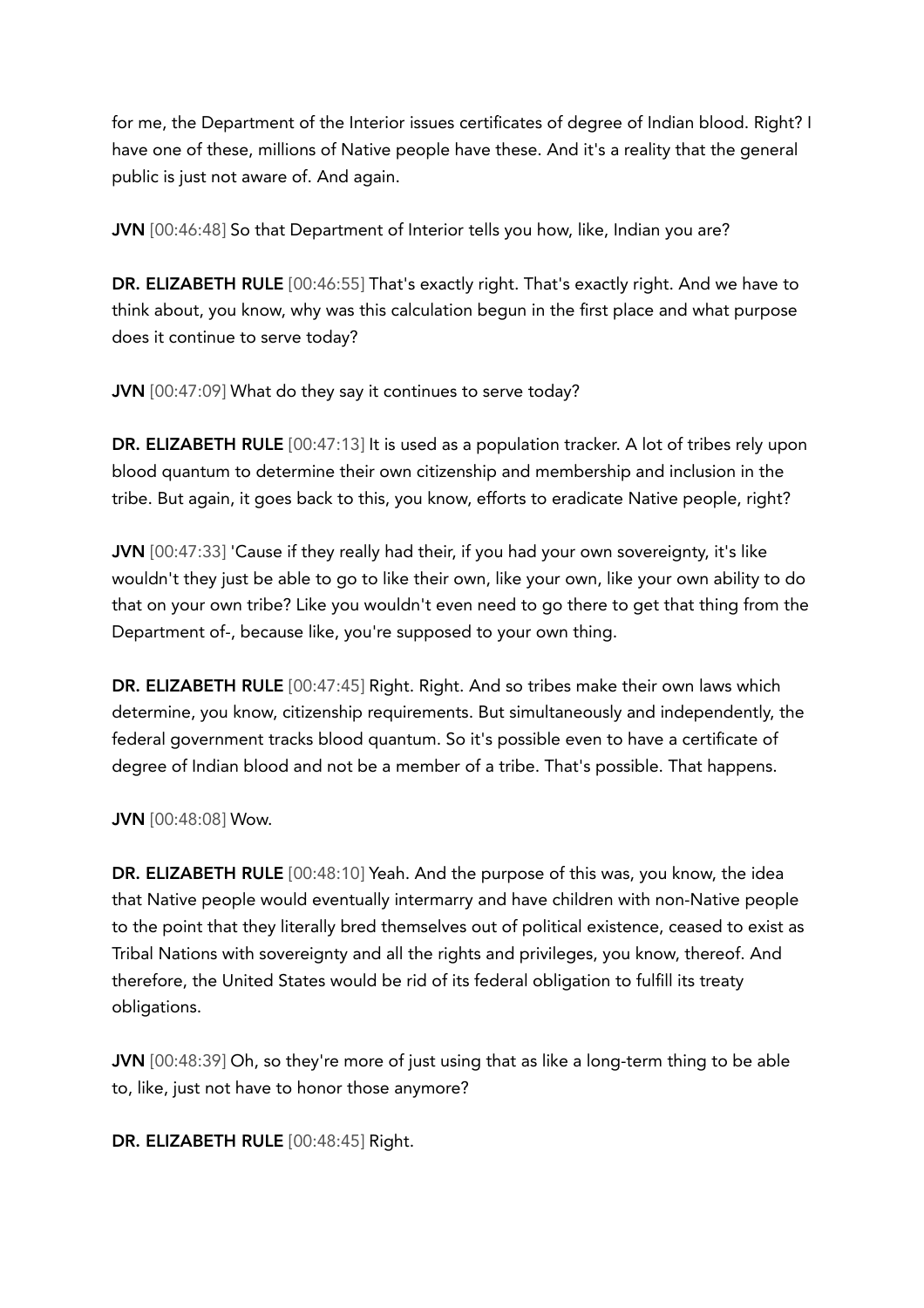JVN [00:48:46] Because like, if it gets to a point where some day they are like, oh, it's not above like 20 percent or whatever, like you don't qualify?

DR. ELIZABETH RULE [00:48:52] Exactly. Exactly. And that's actually what my research is mostly about, is looking at how does this intersection of tribal law and federal management of blood quantum actually affect contemporary Native women's reproductive choices? And how does that interface with things like assisted reproductive technologies and how Native children are raised? Are they citizens? Are they not citizens? There are even cases, you know, of Native women looking for and soliciting sperm donors that meet certain blood or status requirements just because they feel that political pressure to continue to literally reproduce a citizenry for their Tribal Nation.

JVN [00:49:35] Wow. Wow. So, but more of just like, you're incredible wow too. Like your work is so important. You're just, your work is just so important.

#### DR. ELIZABETH RULE [00:49:49] Thank you.

JVN [00:49:50] So, like sliding into home, I don't know why I keep doing these baseball analogies, maybe it's because I've been talking about figure skating and gymnastics so much. I don't know what is wrong with me. But do you ever do yoga? Do you ever go to yoga class? Are you about a yoga moment?

DR. ELIZABETH RULE [00:50:03] I have done yoga.

JVN [00:50:04] Well, there's this thing at the end of it in these classes I used to go to, where they'd be like, OK, this is like yogi recess. And if you want to like, if you really wanted to go do handstands, or you really wanted to do, like, shoulder stands, and we didn't teach that today, like, you get two minutes to go, like do your thing. So like, is there any, like, is there anything that we just be remiss that we didn't discuss that we have to mention that we didn't get to?

DR. ELIZABETH RULE [00:50:25] There is actually. When I was talking about the Indian Health Services earlier and how they are the ones who provide health care for Native communities, there is a very dark history of Indian Health Services around reproductive justice issues. And that is that through the 1970's and 1960s, they sterilized thousands of Native women without their informed consent. And so that's just a piece of information that needs to contextualize again today. The type of work that they're doing in indigenous communities, the lack of access to, you know, some of those services like abortion and other, you know, services related to maternal health and reproductive health. And, and also to think that, again, you know, this is a time when the IHS was actually mandated to stop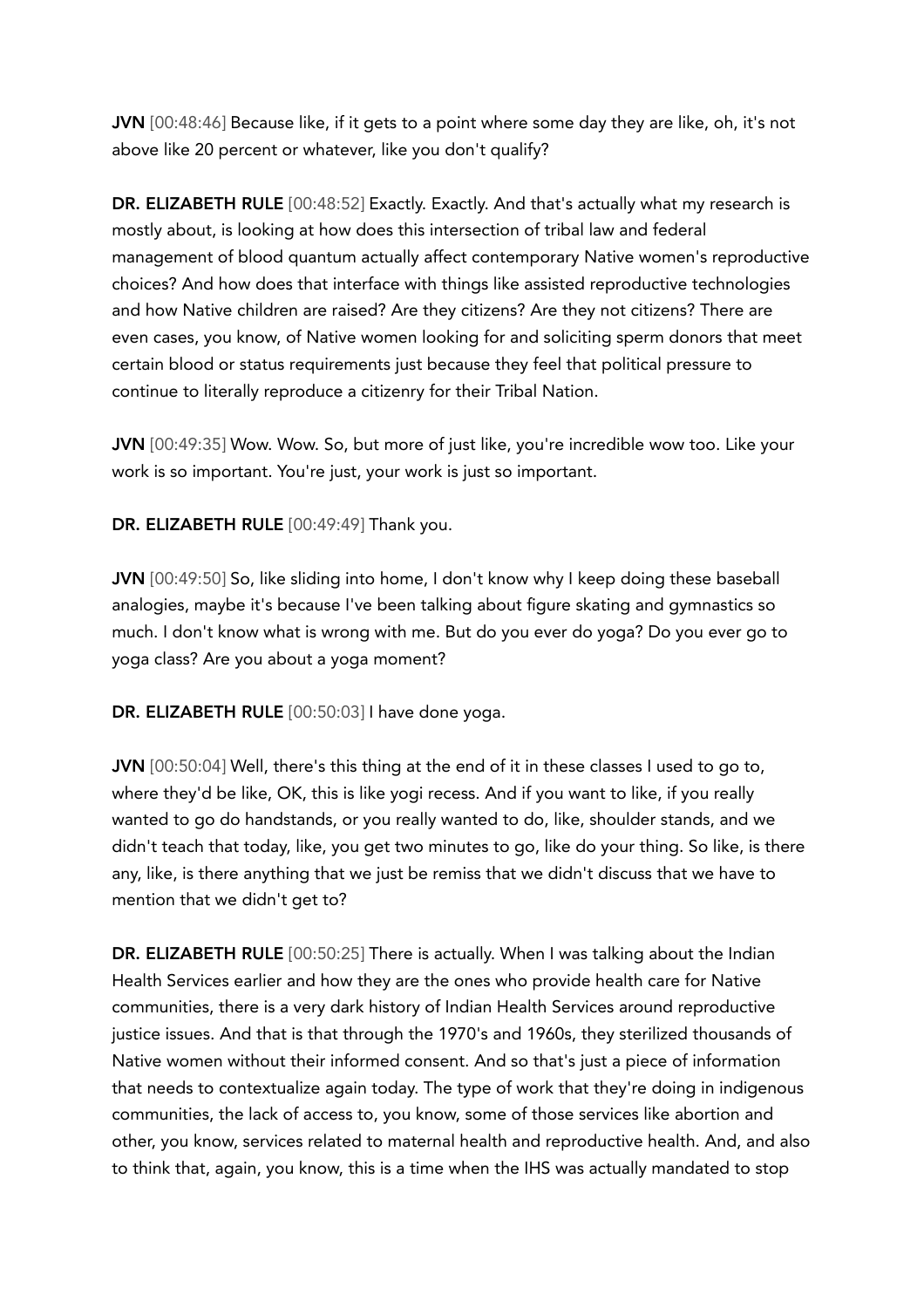performing these sterilizations on Native women and they didn't do it. Right? They actually didn't comply with that mandate. And there were instances of very young girls being sterilized. The total number is estimated to be about between 25 and 48 percent. Other studies come in at 38 percent. So, you know, these are very significant numbers of Native women that are being sterilized by the IHS. Right? By the very facility that's supposed to be there, you know, providing health. Right? And ensuring their well-being. And like you said, this was not long ago. This is, you know, in, in a lot of folks lifetimes.

JVN [00:51:06] So who's protecting them now? Like is there someone that's protecting like or is creating oversight for the IHS now that's like self-lead?

DR. ELIZABETH RULE [00:52:15] That's a really good question. I don't 100 percent know the answer to that, but it's still contested. I mean, you know, I work across the United States and Canada and there was just an instance where, you know, there was a Native woman in a health care facility. It was not IHS. I should say. But I mean, she was being, you know, discriminated against, verbally abused as she was dying and did not receive the health care she needed to save her life.

JVN [00:52:49] This is was in Canada.

DR. ELIZABETH RULE [00:52:50] There was a lot of protests.

JVN [00:52:49] I read that, this is in Canada. I read that story.

DR. ELIZABETH RULE [00:52:53] Yeah, exactly. But I find using examples in Canada very useful for understanding what's happening in the U.S. because in so many ways, when it comes to Native history and contemporary Native politics, there are so many parallels. So, yeah. You know, like this type of racism and lack of justice is still ongoing. And it's so material today.

JVN [00:53:16] Yeah. Dr. Elizabeth Rule, you are incredible. We are going to include the links to your, all your socials so people can stay in contact, and, well, not in a weird way, but so they can follow you and keep up with what you're doing. And just thank you so much for your time and thank you for coming on. We really appreciate it.

DR. ELIZABETH RULE [00:53:33] Thank you so much for having me. It's so important to get these issues out to, you know, a broad audience. And it's, it's my pleasure to be able to, to speak about these things.